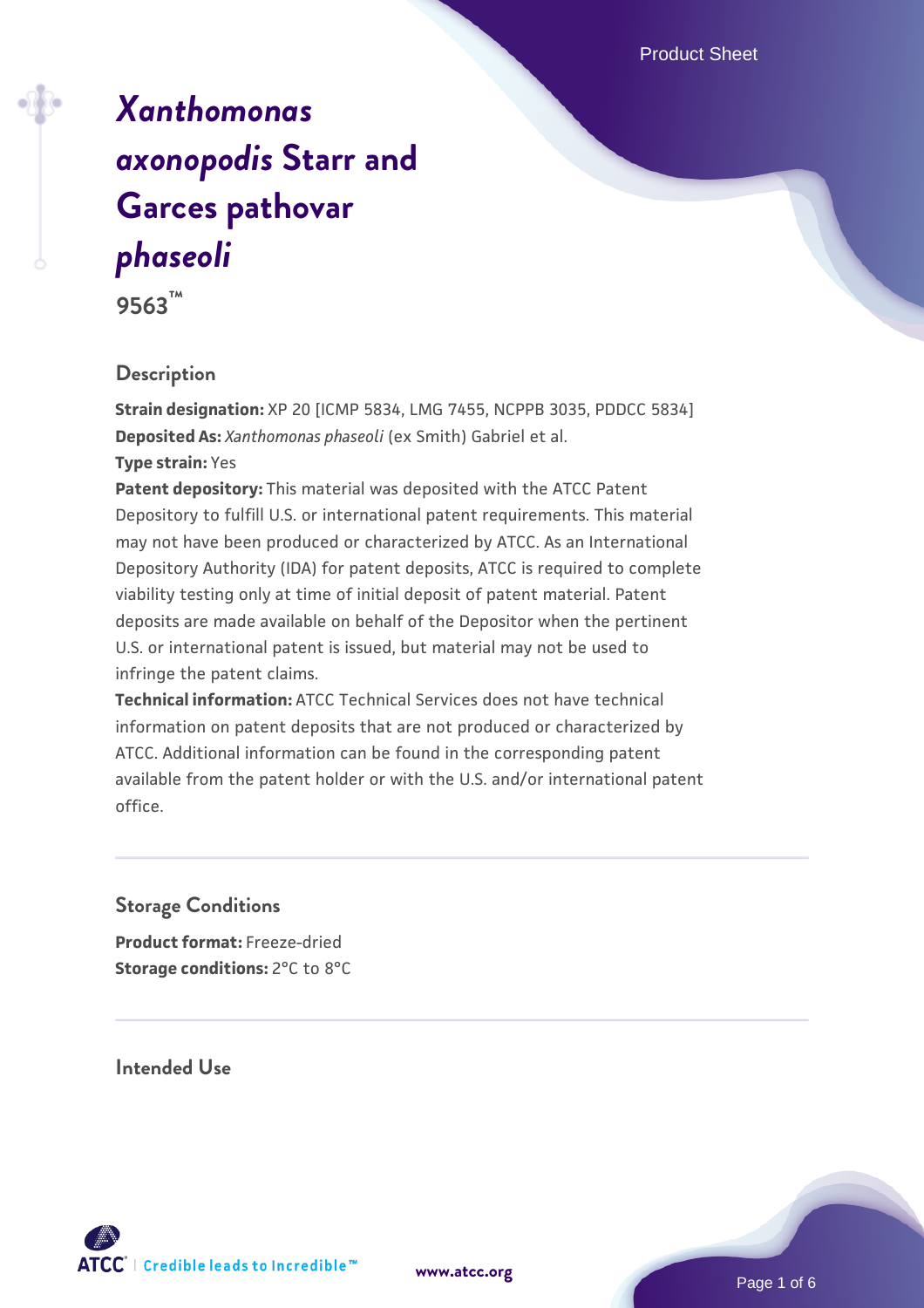This product is intended for laboratory research use only. It is not intended for any animal or human therapeutic use, any human or animal consumption, or any diagnostic use.



## **Biosafety Level 1**

ATCC determines the biosafety level of a material based on our risk assessment as guided by the current edition of *Biosafety in Microbiological and Biomedical Laboratories (BMBL)*, U.S. Department of Health and Human Services. It is your responsibility to understand the hazards associated with the material per your organization's policies and procedures as well as any other applicable regulations as enforced by your local or national agencies.

ATCC highly recommends that appropriate personal protective equipment is always used when handling vials. For cultures that require storage in liquid nitrogen, it is important to note that some vials may leak when submersed in liquid nitrogen and will slowly fill with liquid nitrogen. Upon thawing, the conversion of the liquid nitrogen back to its gas phase may result in the vial exploding or blowing off its cap with dangerous force creating flying debris. Unless necessary, ATCC recommends that these cultures be stored in the vapor phase of liquid nitrogen rather than submersed in liquid nitrogen.

#### **Certificate of Analysis**

For batch-specific test results, refer to the applicable certificate of analysis that can be found at www.atcc.org.

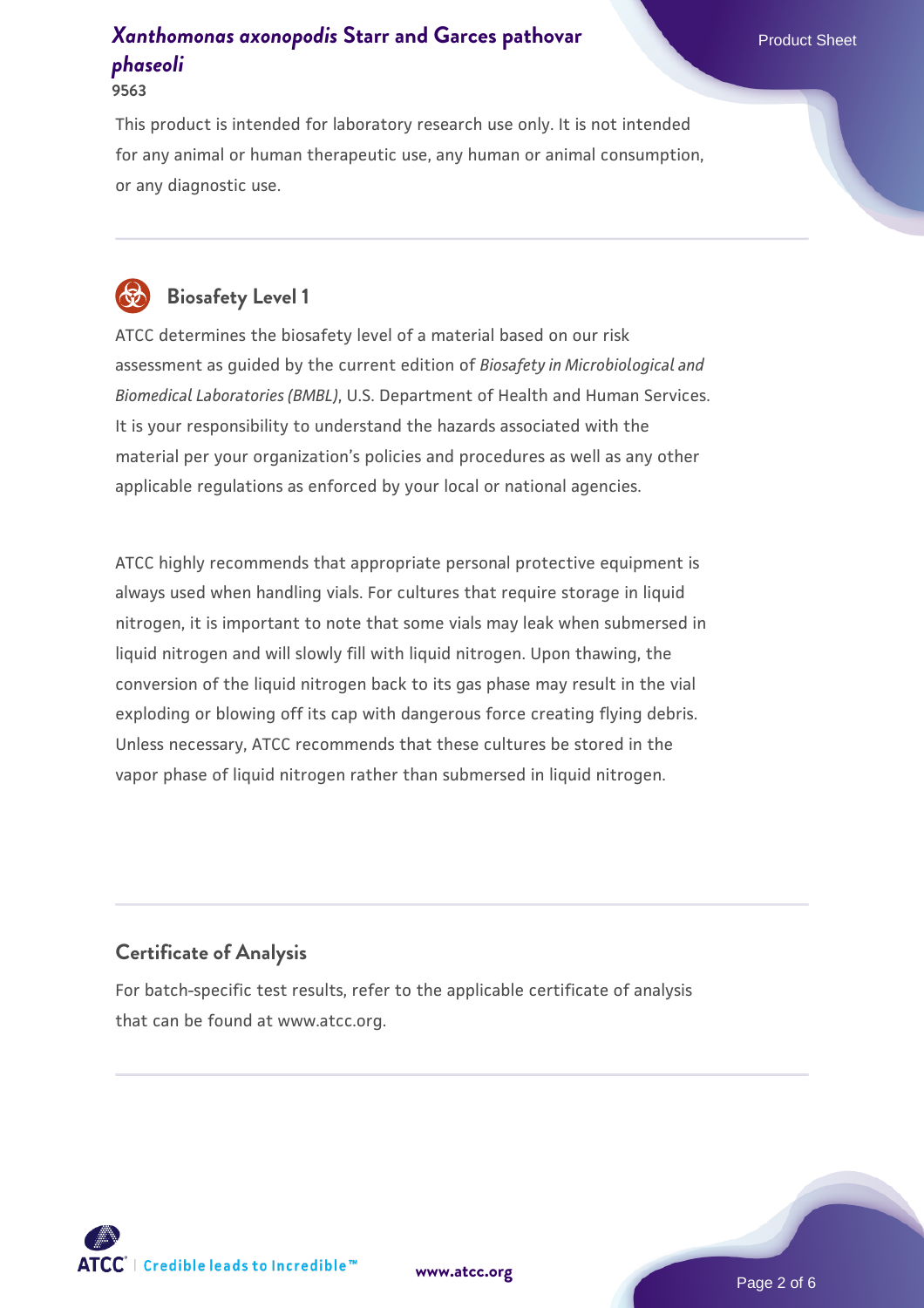**9563**

## **Growth Conditions**

**Medium:**  [ATCC Medium 3: Nutrient agar or nutrient broth](https://www.atcc.org/-/media/product-assets/documents/microbial-media-formulations/3/atcc-medium-3.pdf?rev=7510837507e64d849c62a46b5b2197a1) **Temperature:** 26°C **Atmosphere:** Aerobic

#### **Handling Procedures**

- 1. Open vial according to enclosed instructions.
- Using a single tube of #3 broth (5 to 6 ml), withdraw approximately 0.5 2. to 1.0 ml with a Pasteur or 1.0 ml pipette. Rehydrate the entire pellet.
- 3. Aseptically transfer this aliquot back into the broth tube. Mix well.
- Use several drops of the suspension to inoculate a #3 agar slant and/or 4. plate.
- 5. Incubate the tubes and plate at 26°C; growth should be detected within 24 to 48 hours.

#### **Notes**

Colonies are circular, entire, smooth, convex, yellow, opaque, and mucoid. Cells are Gram negative, medium-length, motile rods arranged in singles and pairs.

Additional information on this culture is available on the ATCC web site at [www.atcc.org.](http://www.atcc.org/)

#### **Material Citation**

If use of this material results in a scientific publication, please cite the material in the following manner: *Xanthomonas axonopodis* Starr and Garces pathovar *phaseoli* (ATCC 9563)



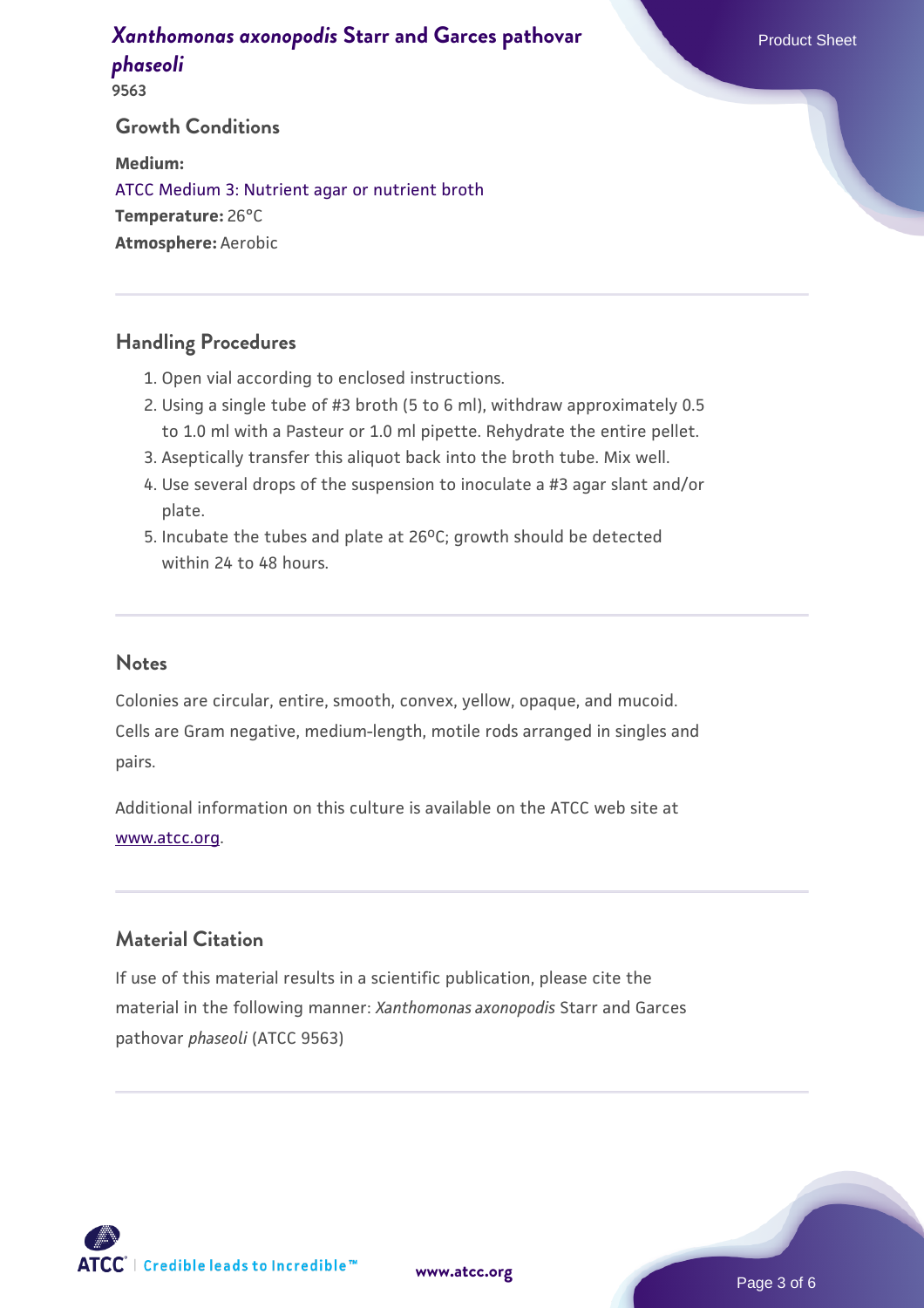**9563**

#### **References**

References and other information relating to this material are available at www.atcc.org.

### **Warranty**

The product is provided 'AS IS' and the viability of ATCC® products is warranted for 30 days from the date of shipment, provided that the customer has stored and handled the product according to the information included on the product information sheet, website, and Certificate of Analysis. For living cultures, ATCC lists the media formulation and reagents that have been found to be effective for the product. While other unspecified media and reagents may also produce satisfactory results, a change in the ATCC and/or depositor-recommended protocols may affect the recovery, growth, and/or function of the product. If an alternative medium formulation or reagent is used, the ATCC warranty for viability is no longer valid. Except as expressly set forth herein, no other warranties of any kind are provided, express or implied, including, but not limited to, any implied warranties of merchantability, fitness for a particular purpose, manufacture according to cGMP standards, typicality, safety, accuracy, and/or noninfringement.

#### **Disclaimers**

This product is intended for laboratory research use only. It is not intended for any animal or human therapeutic use, any human or animal consumption, or any diagnostic use. Any proposed commercial use is prohibited without a license from ATCC.

While ATCC uses reasonable efforts to include accurate and up-to-date information on this product sheet, ATCC makes no warranties or representations as to its accuracy. Citations from scientific literature and

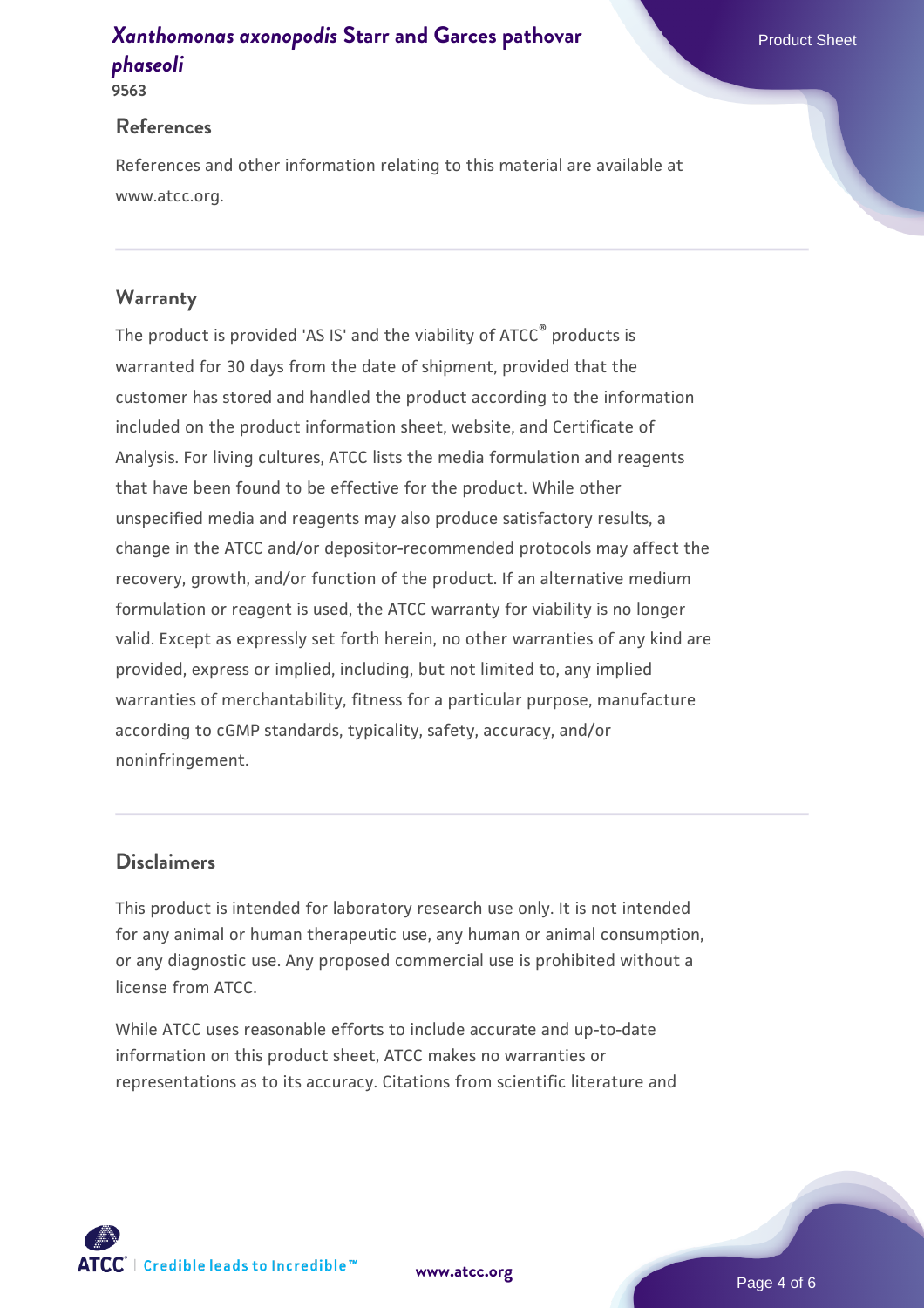**9563**

patents are provided for informational purposes only. ATCC does not warrant that such information has been confirmed to be accurate or complete and the customer bears the sole responsibility of confirming the accuracy and completeness of any such information.

This product is sent on the condition that the customer is responsible for and assumes all risk and responsibility in connection with the receipt, handling, storage, disposal, and use of the ATCC product including without limitation taking all appropriate safety and handling precautions to minimize health or environmental risk. As a condition of receiving the material, the customer agrees that any activity undertaken with the ATCC product and any progeny or modifications will be conducted in compliance with all applicable laws, regulations, and guidelines. This product is provided 'AS IS' with no representations or warranties whatsoever except as expressly set forth herein and in no event shall ATCC, its parents, subsidiaries, directors, officers, agents, employees, assigns, successors, and affiliates be liable for indirect, special, incidental, or consequential damages of any kind in connection with or arising out of the customer's use of the product. While reasonable effort is made to ensure authenticity and reliability of materials on deposit, ATCC is not liable for damages arising from the misidentification or misrepresentation of such materials.

Please see the material transfer agreement (MTA) for further details regarding the use of this product. The MTA is available at www.atcc.org.

This material is cited in a US and/or international patent and may not be used to infringe the claims. Depending on the wishes of the Depositor, ATCC may be required to inform the Depositor of the party to which the material was furnished.

## **Copyright and Trademark Information**

© ATCC 2021. All rights reserved. ATCC is a registered trademark of the American Type Culture Collection.